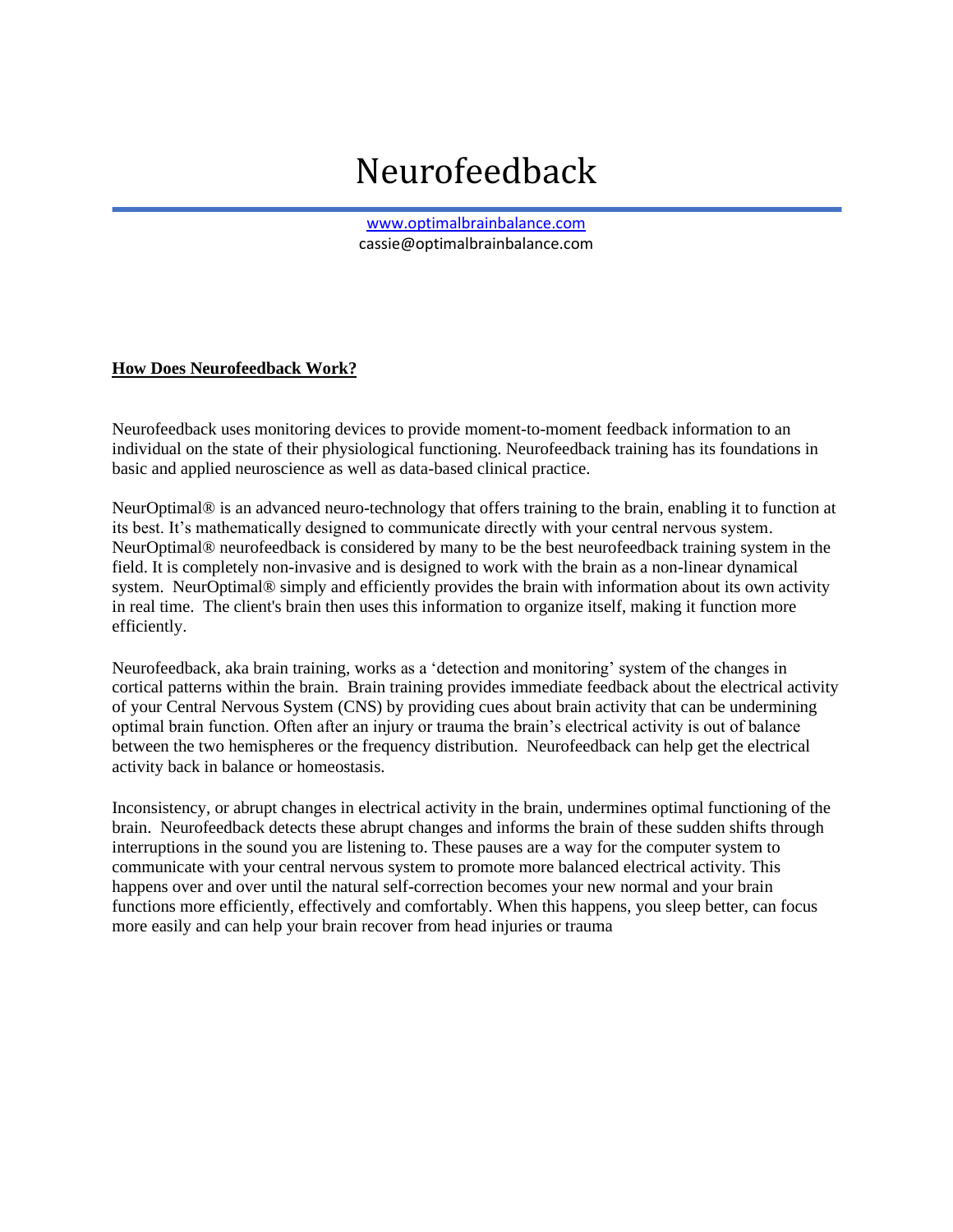## **Definition of Neurofeedback**

Neurofeedback trains the brain to learn information, modify and control cortical electrical impulses (activity) through real-time auditory or visual feedback. The characteristic that distinguishes Neurofeedback from other biofeedback is a focus on the central nervous system and the brain. Neurofeedback training has its foundations in basic and applied neuroscience as well as data-based clinical practice.

During training, sensors are placed on the scalp and ears and then connected to sensitive electronics and computer software that detect, amplify, and record specific brain activity. Resulting information is fed back to the client instantaneously through sound or visualizations. Based on this feedback, and as the brain learns, changes in brain patterns occur and are associated with positive changes in physical, emotional, and cognitive states.

Often the client is not consciously aware of the mechanisms by which such changes are occurring. Clients are also able to access these states and positive changes outside the feedback session. Repetition is required to achieve lasting results.

Neurofeedback training does not involve either surgery or medication and is not painful. When provided by a certified professional with appropriate training, generally clients do not experience negative sideeffects. Neurofeedback modulates the brain functioning at the level of the neuronal electrical dynamics of excitation and inhibition.

Neurofeedback training increases flexibility and self-regulation by teaching the brain to optimize and modulate excitatory and inhibitory patterns of specific neuronal assemblies and pathways. This is accomplished using the details provided by the sensors and the feedback algorithms or protocols used in the training.

# **Research**

This literature documents the efficacy of Neurofeedback for numerous conditions. Research demonstrates that neurofeedback can be an effective intervention for ADHD, Epilepsy, Autism, mood disorders, anxiety disorders, OCD, PTSD, learning disorders, headaches, insomnia, TBI and other pain disorders. The research literature is substantial as can be found in the *ISNR Comprehensive Bibliography* [\(www.isnr.org/resources\)](https://www.isnr.org/resources), ISNR's official peer-reviewed scientific journal *NeuroRegulation* [\(www.neuroregulation.org\)](http://www.neuroregulation.org/), and the archives of ISNR's *Journal of Neurotherapy* [\(www.isnr-jnt.org\)](http://www.isnr-jnt.org/). For example, 1,447 peer reviewed journal articles are cited in the National Library of Medicine when using the search terms: 'EEG Biofeedback'. The number of randomized controlled trials showing efficacy are being published with growing frequency. For example, this study by Bessel van der Kolk, M.D. and colleagues was published in December 2016:

van der Kolk, B. A., Hodgdon, H., Gapen, M., Musicaro, R., Suvak, M. K., Hamlin, E., & Spinazzola, J. (2016) A Randomized Controlled Study of Neurofeedback for Chronic PTSD. *PLoS ONE 11*(12): e0166752. [doi:10.1371/journal.pone.0166752](http://dx.doi.org/10.1371/journal.pone.0166752) <https://www.ncbi.nlm.nih.gov/pubmed/27992435>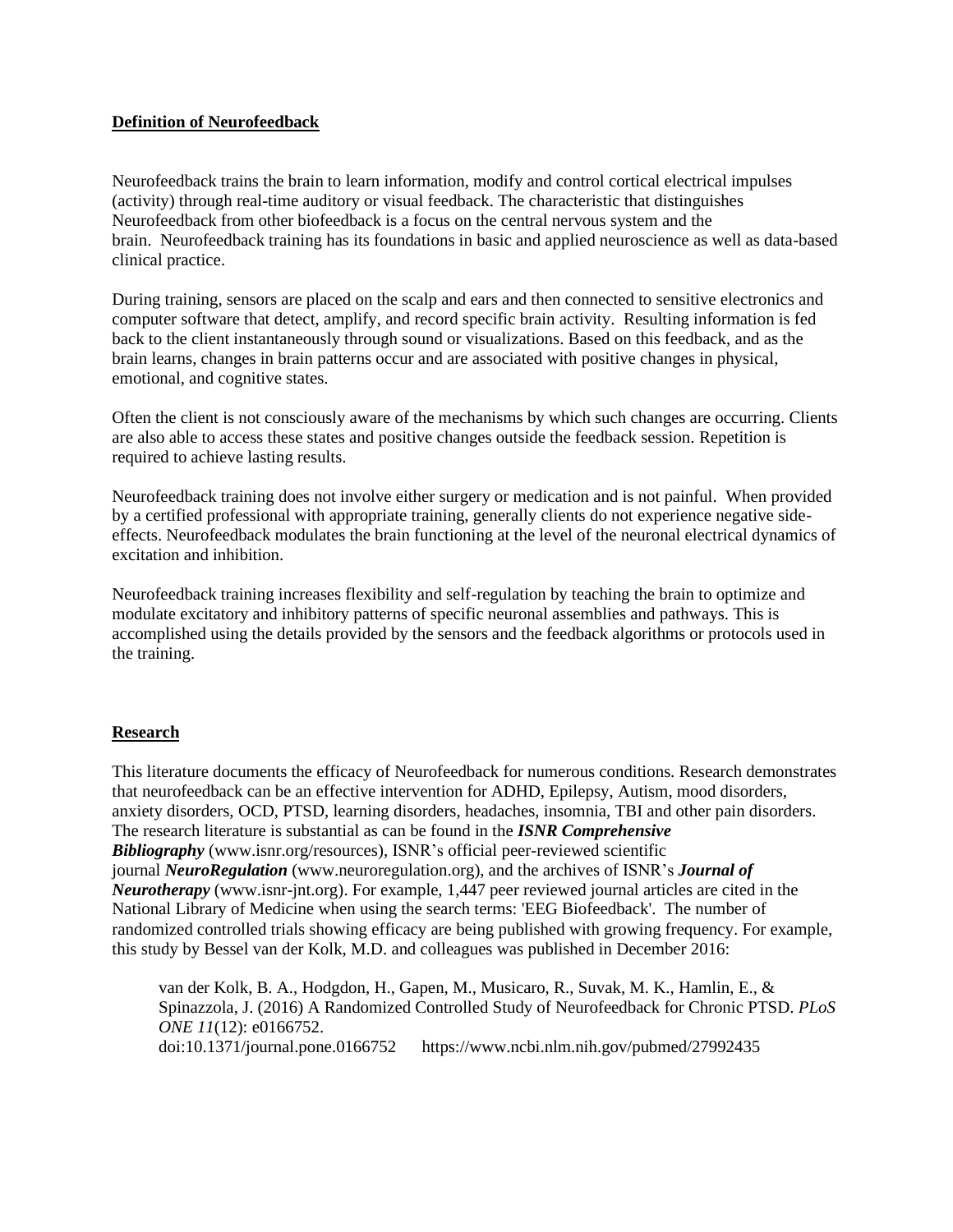### **Research Articles**

Many of the studies now have links to read either the abstract or some even full text online at no charge. I have provided a small list of some excellent references and recommend books for further interest.

Ayers, M. E. (1991). A controlled study of EEG neurofeedback training and clinical psychotherapy for right hemispheric closed head injury. Paper presented at the National Head Injury Foundation, Los Angeles, 1991.

Ayers, M. E. (1995b). EEG neurofeedback to bring individuals out of level 2 coma. Biofeedback & Self-Regulation, 20(3), 304–305.

Hoffman, D. A., Stockdale, S., & Van Egren, L. (1996a). Symptom changes in the treatment of mild traumatic brain injury using EEG neurofeedback [Abstract]. Clinical Electroencephalography, 27(3), 164.

Thornton, K. (2000). Improvement/rehabilitation of memory functioning with neurotherapy/QEEG biofeedback. Journal of Head Trauma Rehabilitation, 15(6), 12851296.

Keller, I. (2001). Neurofeedback therapy of attention deficits in patients with traumatic brain injury. Journal of Neurotherapy, 5(1-2), 19–32.

Bachers, A. (2004). Neurofeedback with cerebral palsy and mental retardation. Journal of Neurotherapy, 8(2), 95–96.

Thornton, K. E., & Carmody, D. P. (2005). Electroencephalogram biofeedback for reading disability and traumatic brain injury. Child & Adolescent Psychiatric Clinics of North America, 14(1), 137–162.

Nelson, D., & Esty, M. (2012). Neurotherapy of traumatic brain injury/posttrumatic stress symptoms in oef/oif veterans. The Journal of Neuropsychiatry and Clinical Neurosciences, 24(2), 237

Arns, M., de Ridder, S., Strehl, U., Breteler, M., & Coenen, A. (2009). Efficacy of neurofeedback treatment in ADHD: The effects on inattention, impulsivity and hyperactivity: A meta-analysis. *Clinical EEG and Neuroscience, 40*(3), 180-189.

Micoulaud-Franchi, J-A., Geoffroy, P. A., Fond, G., Lopez, R., Bioulac, S., Philip, P. (2014). EEG neurofeedback treatments in children with ADHD: An update meta-analysis of randomized controlled trials. *Frontiers in Human Neuroscience, 8*(906), 1-7.

Steiner, N. J., Frenette, E. C., Rene K. M., Brennan, R. T., & Perrin, E. C. (2014). In-school neurofeedback training for ADHD: Sustained improvements from a randomized control trial. *Pediatrics, 133*(3), 483-492. doi: 10.1542/peds.2013-2059.